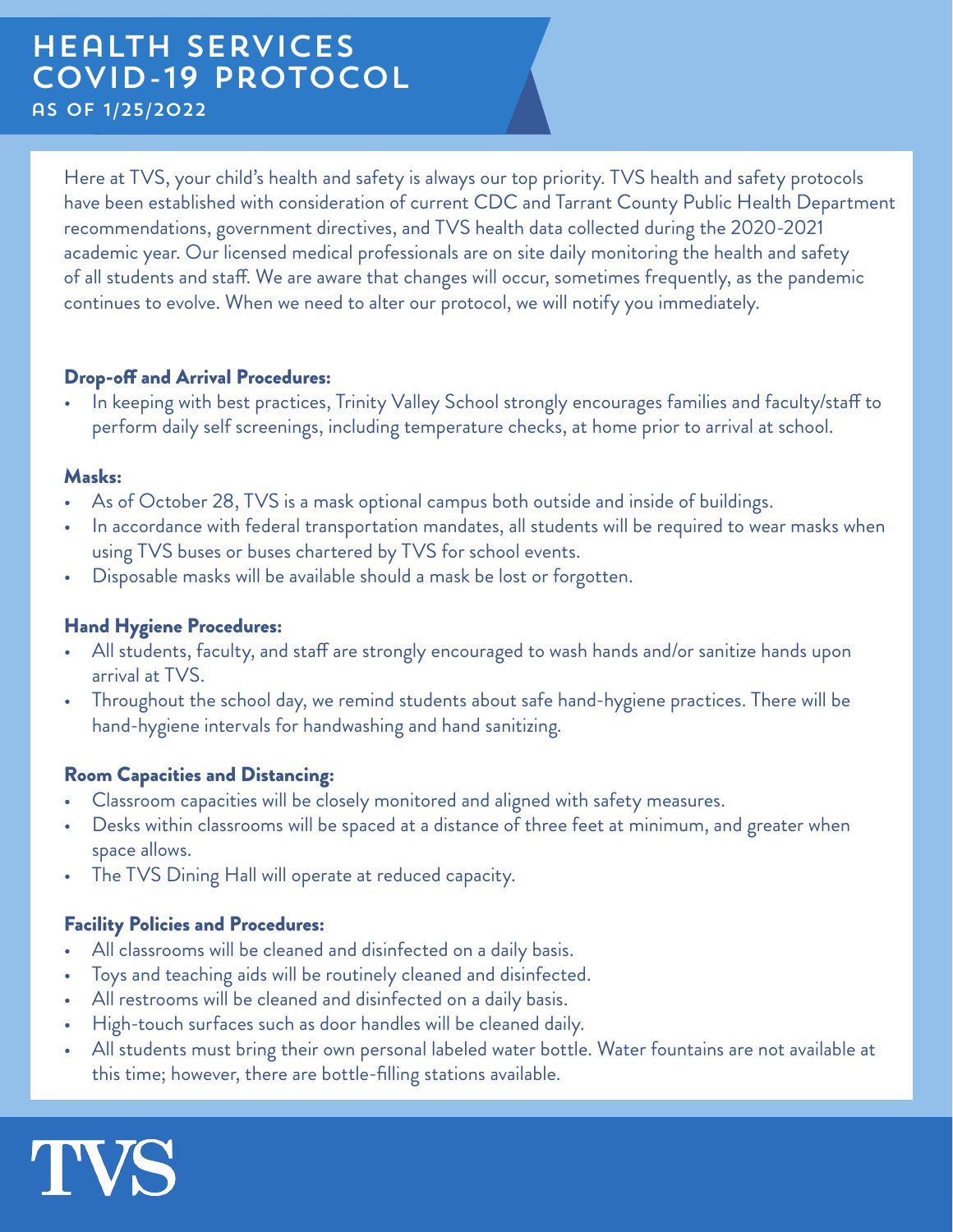# health services covid-19 protocol

# COVID-19 Symptoms, Positive Cases, and Return to School:

Symptoms of COVID-19 may develop within 2-14 days after exposure to the virus and may include the following:

- Runny nose, congestion
- Muscle pain
- Cough
- Chills
- Sore throat
- New loss of smell or taste
- Headache
- Nausea, vomiting, or diarrhea
- Fever (100°F or higher)
- Shortness of breath or difficulty breathing

# Sick Procedures:

- **• PLEASE DO NOT SEND YOUR CHILD TO SCHOOL IF HE OR SHE DISPLAYS ANY SIGNS OR SYMPTOMS OF ANY ILLNESS. CONTINUE TO MONITOR AT HOME.**
- If If your child is showing signs or symptoms of any kind of illness and you send him or her to school, this can result in exposure to staff and other students' families.
- If your child is experiencing any symptoms of COVID-19, we ask that you contact your pediatrician for further evaluation and treatment.
- If your child gets sick while at school or simply is not feeling well, he or she will be seen and assessed by one of our nurses.
- If your child develops ANY COVID-19 symptoms while at school, you will be notified and may be asked to pick up your child immediately. If you are not able to arrive within an hour of the call, please be sure someone is available to pick up your child.
- A nurse will walk your child to the pickup circle when you arrive.
- Depending on the presentation of the child and his/her symptoms, we may be able to offer a Cook Children's Telemedicine visit for further evaluation, but your child may still need to go home after the visit is complete.
- If your child is sent home due to symptoms and is not evaluated by a physician, you will need to contact the nurses during school hours (8:00 a.m.-4:00 p.m.) for clearance prior to returning to school.
- If your child is being tested for COVID-19 and/or has symptoms, please contact Amy Coats, RN, BSN or Kim Bartell, RN, BSN. We will request a follow up with the results in order to move forward with notifying individuals who were potentially exposed. The same practices will be followed for TVS faculty and staff.

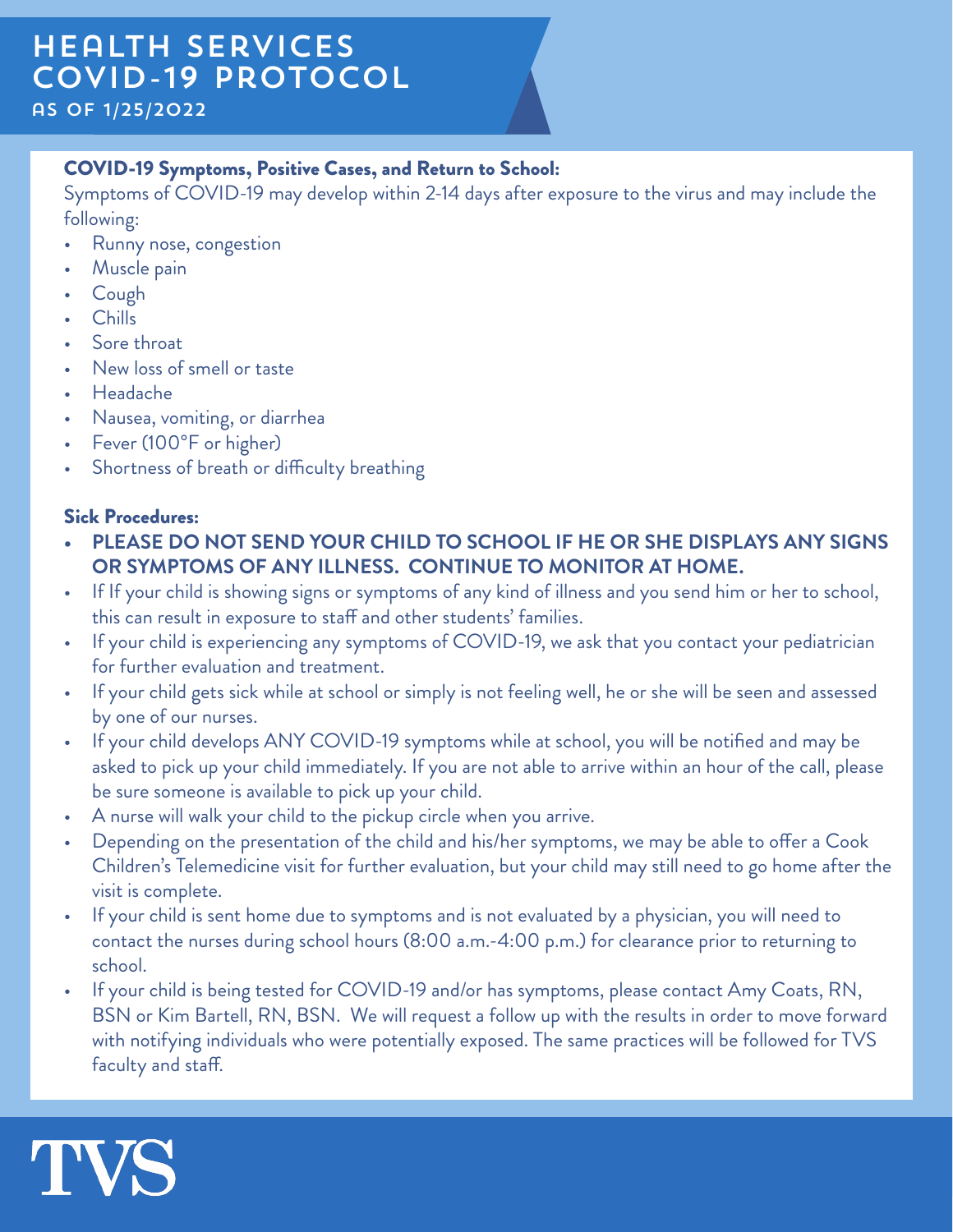- If your child routinely experiences chronic issues (e.g., headaches or allergy symptoms), expect increased communication from TVS nurses as we determine how to most effectively differentiate these issues from COVID-19 symptoms. We will assume symptoms are indicative of COVID-19 until determined otherwise. We ask for your cooperation as we navigate this.
- Contact information for TVS Medical Services: **The nurses will be available during school hours. If your child is ill, please keep him/her home until you have discussed his/her symptoms with one of the nurses.**
	- Amy Coats - [coatsa@trinityvalleyschool.org,](mailto:coatsa@trinityvalleyschool.org) (817) 321-0132, (817) 266-0140 (clinic cell phone)
	- Kim Bartell - [bartellk@trinityvalleyschool.org,](mailto:bartellk@trinityvalleyschool.org) (817) 321-0132, (817) 266-0140 (clinic cell phone)

# Isolation Procedures:

- Students and staff presenting with signs and symptoms of COVID-19 will be referred to the school nurses for evaluation. Students and staff who either test positive or are symptomatic of COVID-19 will be sent home and required to enter isolation until the following criteria have been met:
	- either the individual receives an alternative diagnosis and return-to-school release from his/ her physician and the individual has been fever free for 24 hours without the use of feverreducing medication; or
	- 5 days have passed since the onset of symptoms or date of positive test and the individual has no symptoms or the symptoms are resolving after 5 days. The individual must continue to wear a mask indoors until 10 days after the onset of symptoms or positive test have passed.
	- If symptoms are not resolving after 5 days the individual will not be able to return to school until symptoms are resolving or the individual has remained in isolation for 10 days, whichever comes first.
	- If you have a fever, continue to stay home until your fever resolves. 10 days have passed since the onset of symptoms or date of positive test; and
	- symptom severity has improved over time
- Any form of positive test (molecular or antigen, aka PCR or rapid) will result in a minimum 10 day isolation period from school. Individuals will not be able to test out of isolation or quarantine by producing a negative test prior to the end of the required isolation or quarantine period. Should there be conflicting test results, TVS will err on the side of caution and treat the case as positive for COVID-19.
- Following isolation of a suspected COVID-19 case, the student and/or staff with COVID-like

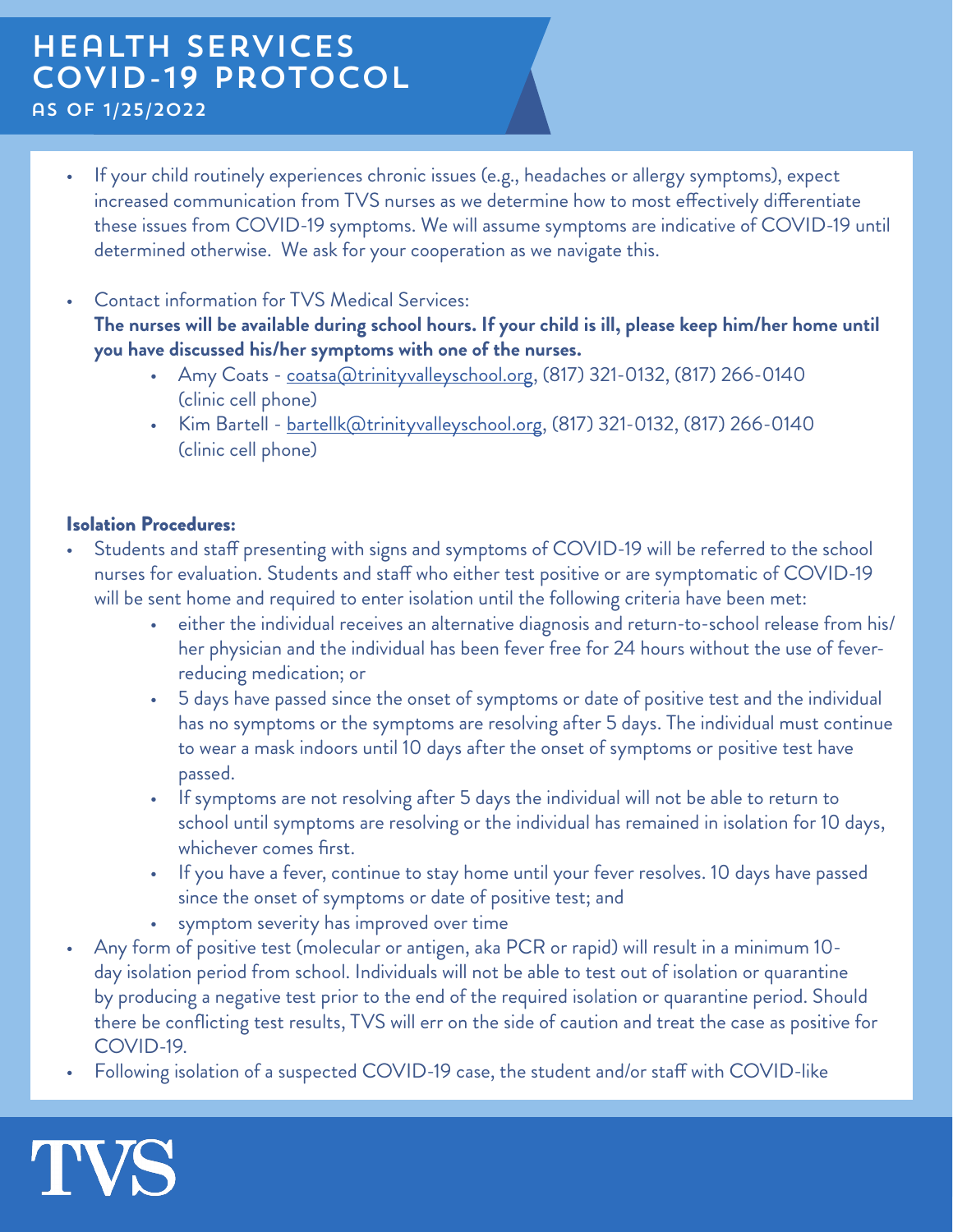symptoms may be approved to return to school should he/she obtain a negative COVID-19 PCR test result, or receive an alternate diagnosis (i.e. strep, allergic rhinitis) from an appropriately licensed medical provider.

#### Quarantine Procedures:

- Family members and/or individuals that live within the same household as a COVID positive individual will be considered a close contact. "If you are a close contact with someone who has COVID-19 living in your household and you have been vaccinated for COVID-19, you should get tested 3-5 days after your exposure, even if you don't have symptoms. You should also wear a mask indoors in public for 14 days following exposure or until your test result is negative. You should isolate for 10 days if your test result is positive."
- In the event of an on-campus COVID-positive case, some individuals may be considered close contacts through contact tracing and will be contacted by the TVS Covid Coordinator, Alan Reid. Our approach to contact tracing will be conducted on a case-by-case basis with the goal of limiting the impact on student learning while also considering the health and safety of all of our faculty and students.
- As of October 28, TVS follows a "Test to Stay" quarantine policy for asymptomatic students who are deemed close contacts. Expectations for close contacts are outlined below.
	- Close Contacts Asymptomatic: Asymptomatic close contact students and employees may return to campus after testing negative with a Rapid or PCR test on or after the fifth day of their exposure. Only tests administered by a physician or outside provider (Cook, CVS, etc) will be accepted. Home test kits and antibody tests will not be accepted. Documentation of test results must be uploaded to Magnus. If a student or employee is a close contact, vaccinated, and asymptomatic, then no test or quarantine is needed. (If your child has been vaccinated, please upload his/her vaccine card into Magnus.) If a student or employee is a close contact, asymptomatic, and has a lab-confirmed positive result within 90 days, then no test or quarantine is needed, provided documentation is uploaded into Magnus. The parent and student (or employee) should monitor for symptoms.
	- Close Contacts Symptomatic: Students and employees who are symptomatic and close contacts may return after a confirmed diagnosis of other illness and clearance from a physician in conjunction with a negative COVID test or two negative tests 48 hours apart no sooner than five days post-exposure.
- There is a quarantine exception due to masking. According to the CDC, "In the K–12 indoor classroom setting, the close contact definition excludes students who were within 3 to 6 feet of an infected student (laboratory-confirmed or a clinically compatible illness) if both the infected student and the exposed student(s) correctly and consistently wore well-fitting masks the entire time." [link](https://www.cdc.gov/coronavirus/2019-ncov/php/contact-tracing/contact-tracing-plan/appendix.html#contact)

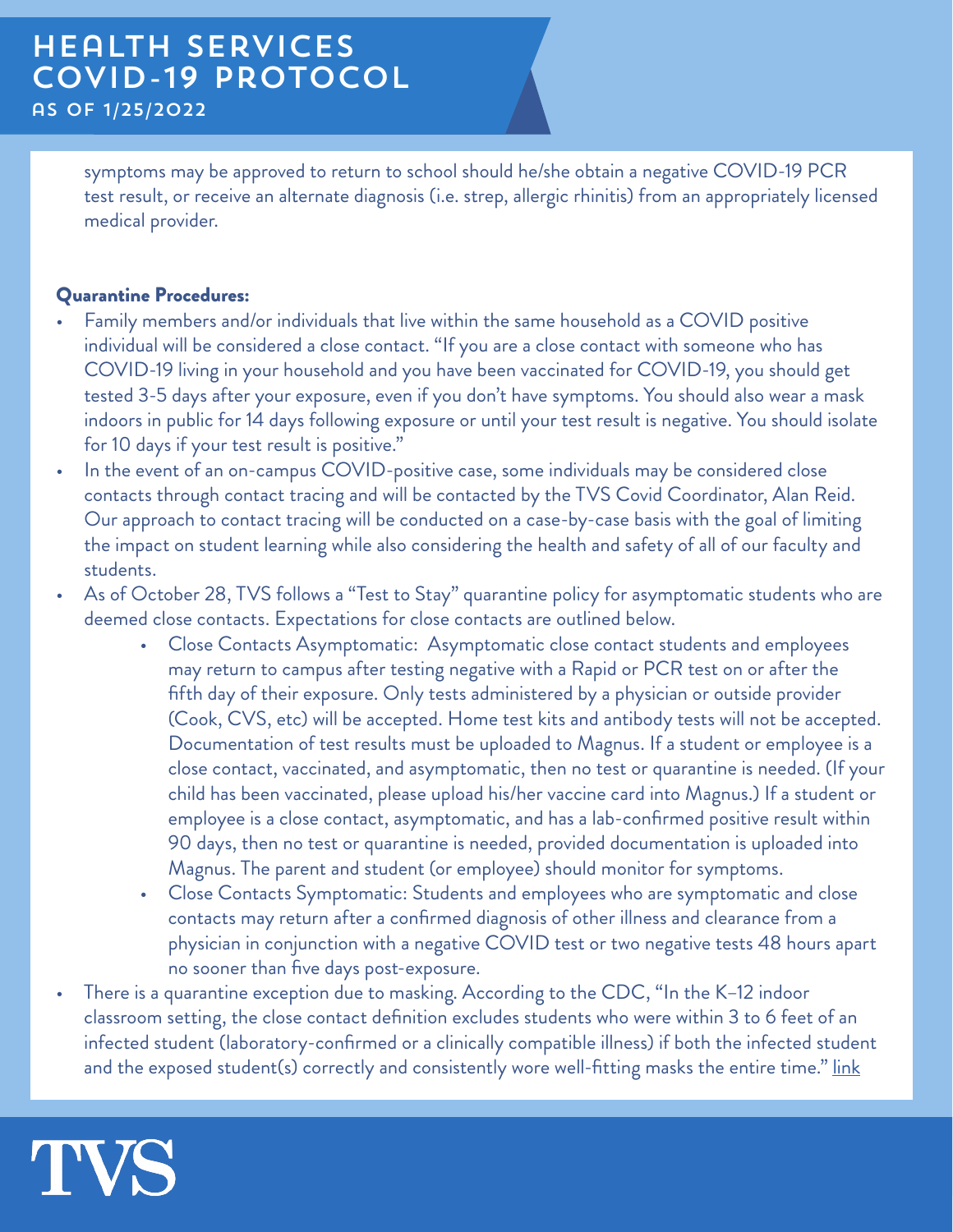- Individuals who are fully vaccinated or within 90 days of a COVID infection will not have to quarantine if exposed to a COVID-positive family member or on-campus individual unless they become symptomatic. Documentation of lab-confirmed positive test or vaccination card is required.
- The TVS Medical Team is continuing to monitor cases and potential exposures and will evaluate quarantine and isolation procedures with advice from the Tarrant County Department of Health.

### Family Commitment:

We understand that you are entrusting us with your child. TVS is committed to working hard in the coming weeks and months, and we ask that you also commit to the role that your family plays in making school the safest experience for everyone. The safety of your children and TVS employees depends on practicing good safety and health protocols off campus as well, so we ask you to heed the measures below to help keep everyone safe and healthy.

It is important to note that if your child is showing signs or symptoms of any kind of illness and you send him/her to school, this can result in exposure to staff, other students, and their families which could be fatal.

- **• PLEASE DO NOT SEND YOUR CHILD TO SCHOOL IF HE OR SHE DISPLAYS ANY SIGNS OR SYMPTOMS OF ANY ILLNESS. CONTINUE TO MONITOR AT HOME AND CONSULT WITH YOUR PEDIATRICIAN.**
- **Please check your child's temperature at home before coming to school.** If your child has a temperature of 100.0° or higher, **keep him or her home** and contact your pediatrician's office for further instructions.
- If your child seems "off" and is not eating or drinking as he/she normally does prior to coming to school, he/she may be getting sick. **Keep him or her home** and continue to monitor his/her condition.
- Please do not give your child fever-reducing medications prior to school. If he/she has a headache, sore throat, or other symptoms, please keep him/her home and continue to monitor. Medications such as Tylenol (acetaminophen) and Advil/Motrin (ibuprofen) will mask a fever and could result in exposing others to COVID-19 or other illnesses.
- If your child has vomited or had diarrhea within 24 hours of attending school (no matter what you may think the cause could be), **keep him or her home**. These are now also symptoms of COVID-19. Please contact your pediatrician to discuss further and to clear your child to return to school. The child may not return to school until it has been 24 hours since his/her last episode of vomiting or diarrhea.
- If a family member in the household is diagnosed with COVID-19 or awaiting results of testing, **all TVS students and staff in that household need to stay home** and follow the recommended quarantine guidelines by the CDC and local health officials. Family members that have received both doses of the